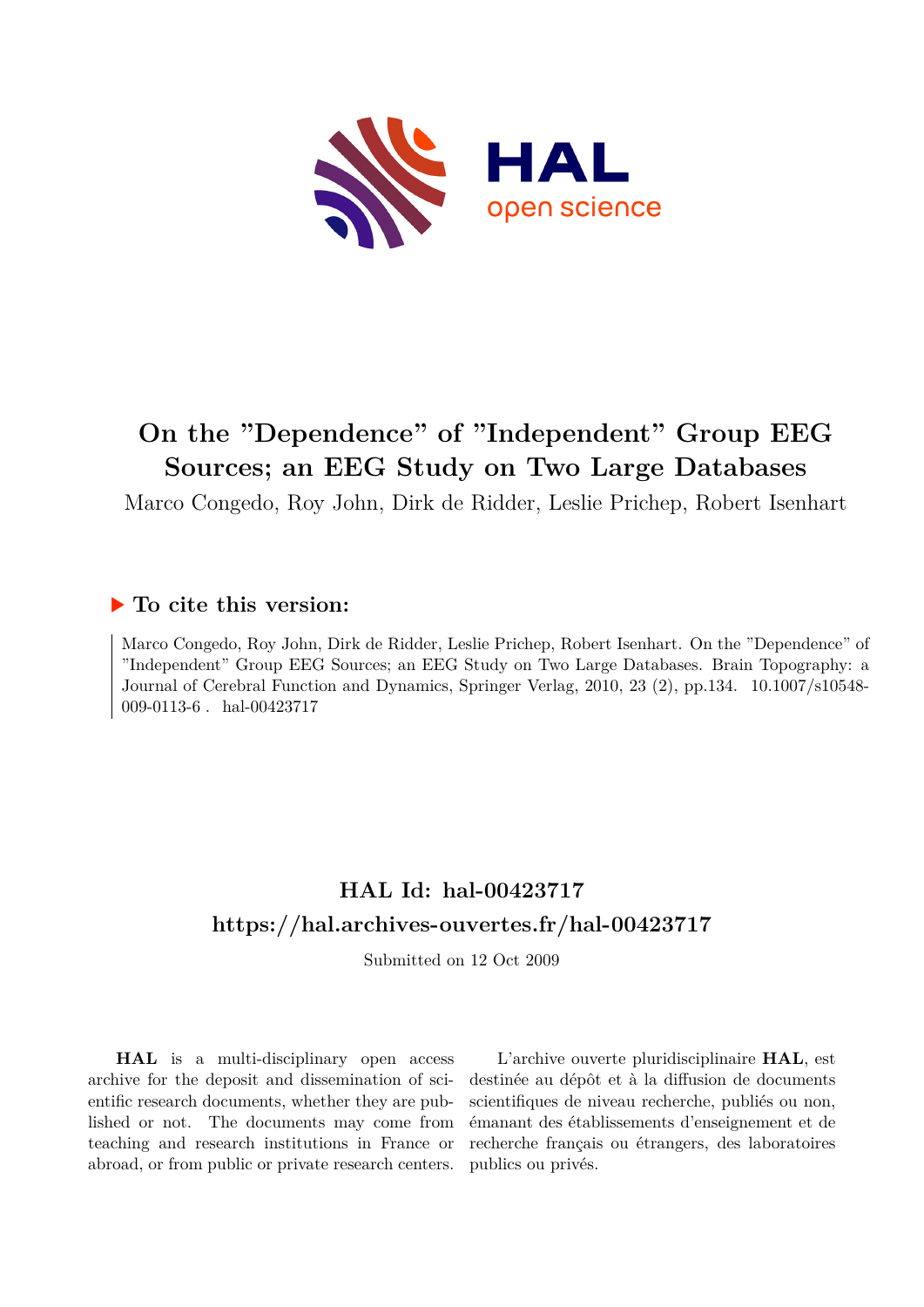Brain Topography, 2009 Author copy

# **On the "dependence" of "independent" group EEG sources; an EEG study on two large databases.**

**Marco Congedo<sup>a</sup> , Roy E. John<sup>b</sup> , Dirk De Ridder<sup>c</sup> , Leslie Prichep<sup>b</sup> , Robert Isenhart<sup>b</sup>**

*<sup>a</sup>Gipsa-lab, National Center for Scientific Reserach (cnrs), University Joseph Fourier, University Stendhal, Grenoble Institute of Tecnology, Grenoble, France. <sup>b</sup>Brain Research Laboratory, New York University Medical School, Department of Psychiatry <sup>c</sup>Brain Research center Antwerp for Innovative and Interdisciplinary Neuromodulation (BRAI²N) & Dept of Neurosurgery, University and Hospital of Antwerp, Belgium* 

Corresponding Author: M. Congedo, cnrs, Gipsa-lab, 961 rue de la Houille Blanche, Domaine Universitaire - BP 46 - 38402, Grenoble, France. E-mail: marco.congedo@gmail.com, phone: +33(0)476826252, fax: +33(0)476574790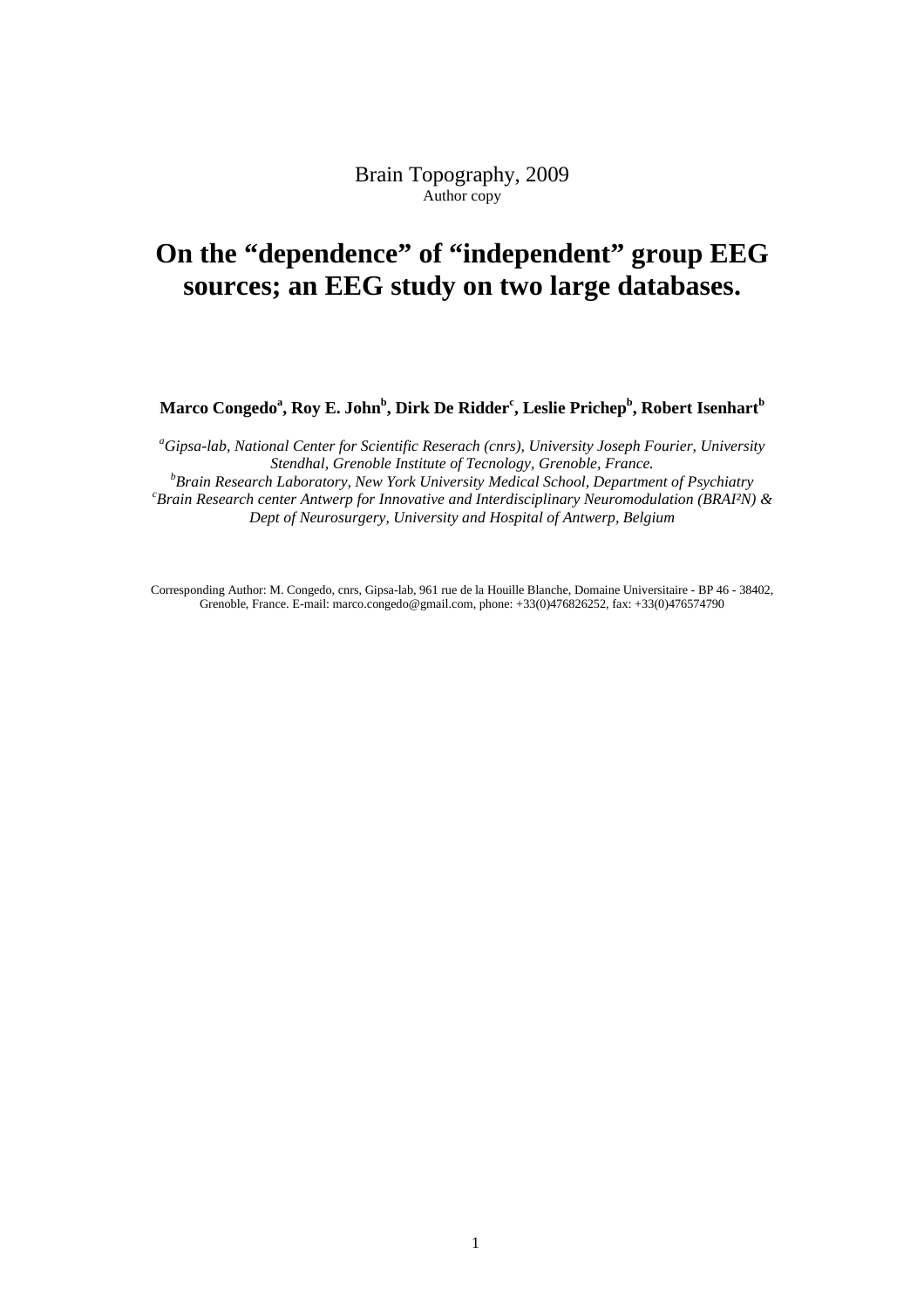Abstract. The aim of this work is to study the coherence profile (dependence) of robust eyes-closed resting EEG sources isolated by group blind source separation (gBSS). We employ a test-retest strategy using two large sample normative databases ( $N=57$  and  $N=84$ ). Using a BSS method in the complex Fourier domain, we show that we can rigourously study the out-of-phase dependence of the exctracted components, albeit they are extracted so as to be in-phase independent (by BSS definition). Our focus on lagged communication between components effectively yields dependence measures unbiased by volume conduction effects, which is a major concern about the validity of any dependence measures issued by EEG measurements. We are able to show the organization of the extracted components in two networks. Within each network components oscillate coherently with multiple-frequency dynamics, whereas between networks they exchange information at non-random multiple time-lag rates.

*Keywords:* Blind Source Separation (BSS), Independent Component Analysis (ICA), Connectivity, In-Phase Coherence, Out-Of-Phase Coherence.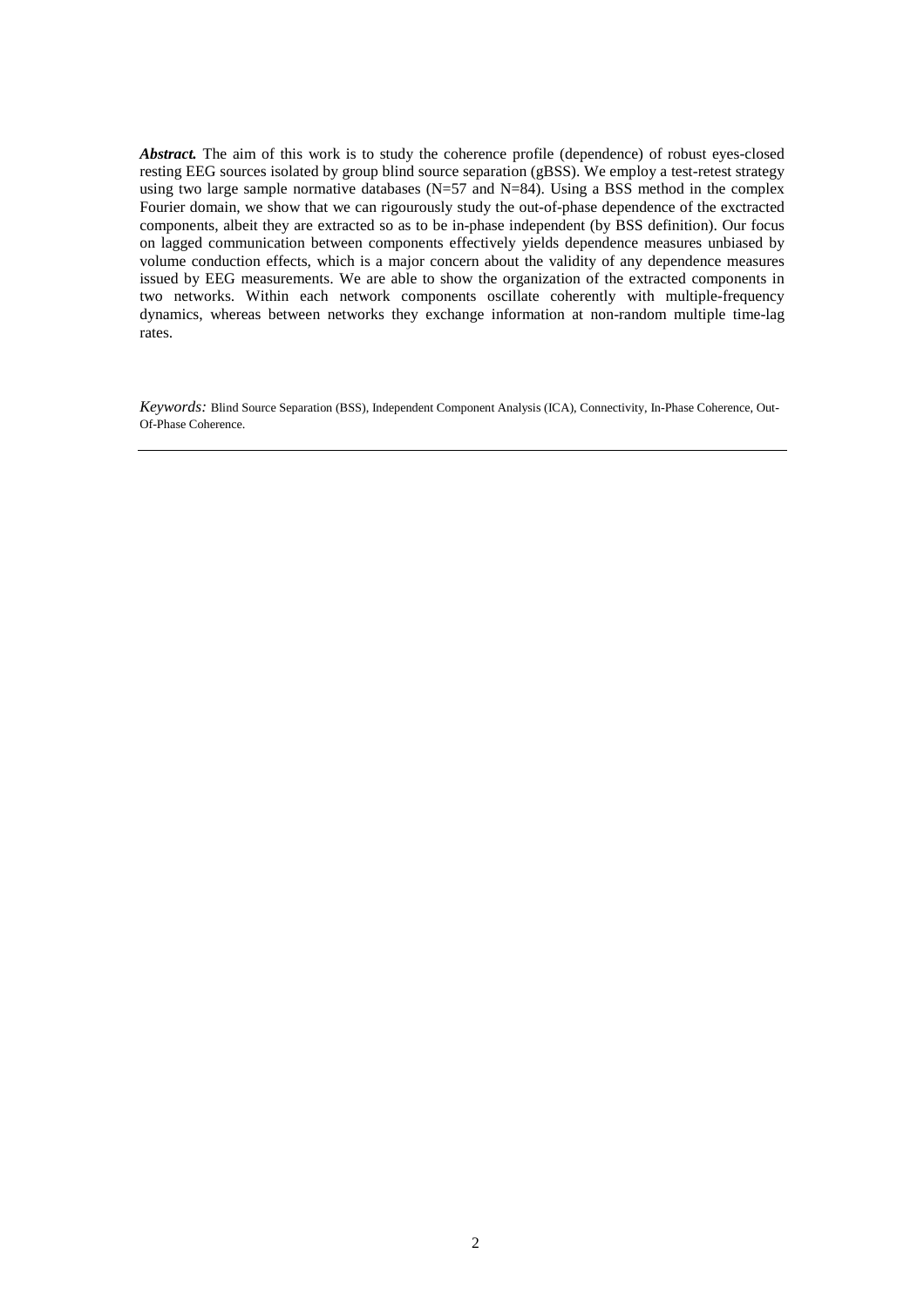### **Introduction**

The functional organization of the brain at rest is currently conceived in terms of resting state networks (RSNs), clusters of brain regions, mostly cortical, inter-connected anatomically and functionally (Beckmann et al. 2005; Damoiseaux et al. 2006; Fox and Raichle 2007; Mantini et al. 2007; van den Heuvel et al. 2008). The study of RSNs has shifted the focus in neuroimaging from the exact localization of specialized brain functions (looking for "things in a place") to the understanding of the interplay of widespread brain structures.

Regarding the study of RSNs by EEG, biophysical and neurophysiological studies suggest that each RSN may exhibit complex dynamic associated with multiple frequencies simultaneously (Mantini et al. 2007). Studying the distribution of scalp EEG power at rest, as in Chen et al. (2008), does not allow the study of RSNs by EEG because scalp voltage is a mixing of underlying source activity (volume conduction: see Nunez and Srinivasan 2006) and because scalp power is not a comprehensive measure of widespread coherent synchronization. Instead, it appears more appropriate extracting robust synchronizations all over the cortex and testing them altogether (the whole cohort) along the frequency dimension. The multivariate tool permitting such investigation in large samples of individuals is group independent component analysis (gICA) (Calhoun et al. 2001; Schmithorst and Holland 2004). Whereas ICA relies on high-order statistics, here we use another blind source separation (BSS) framework based on second-order statistics. We have previously argued that second-order BSS methods suits well EEG data (Congedo et al. 2008). Importantly, it allows us to address the problem of possible dependence among the extracted regions of coherent synchronization.

Group BSS extracts scalp spatial maps and associated EEG time-courses, referred together to as components. We wish to extract components that can be found on a substantial proportion of normal individuals at rest. Since there is no way to establish a-priori how many of such components can be established, nor if they are reliable, we employ a test-retest strategy using two independent large sample normative databases  $(N=57 \text{ and } N=84)$  and retain as many components as we can replicate, proceeding in descending order of explained variance; a similar strategy has been previously employed (Damoiseaux et al. 2006) in an fMRI study. Once robust normative components are extracted, we characterize the cortical structures involved in each component by a distributed source localization of the spatial maps (Greenblatt et al. 2005) and their spectral profile. We are able to replicate on the two databases seven components with nearly identical spatial and frequency distribution (detailed in a separate paper). In this paper we study the out-of-phase (lagged) coherence (dependence) of the extracted components using recent advances on connectivity measures adapted to EEG data. We are able to show the organization of the components in two networks. Within each network components oscillate coherently with multiple-frequency dynamics, whereas between networks they exchange information at non-random multiple time-lag rates.

### **Material and Methods**

 It is well known that spectral EEG measures follow developmental equations, meaning that the frequency composition of the EEG reflects the maturational status of the brain (John et al. 1980). In order to avoid confounding age effects we consider in this study only adult individuals between 17 and 30 y.o. Two independent normative databases previously acquired were used for this study. One is a subset of the normative database of the Brain Research Laboratory (BRL), New York University (N=57; age range 17-30) and the other the adult normative database of Nova Tech EEG (NTE), Inc., Mesa, AZ (N=84; age range 18-30). Exclusion criteria for the BRL database were known psychiatric or neurological illness, drug/alcohol abuse, current psychotropic/CNS active medications, history of head injury (with loss of consciousness) or seizures. Exclusion criteria for the NTE database were a psychiatric history in any relative and participant of drug/alcohol abuse, head injury (at any age, even very mild), headache, physical disability and epilepsy.

 Recording procedures and settings were very similar for the two databases. In both cases about 3- 5 minutes of EEG was continuously recorded while participant sat with the eye-closed on a comfortable chair in a quiet and dimly lit room. EEG data were acquired at the 19 standard leads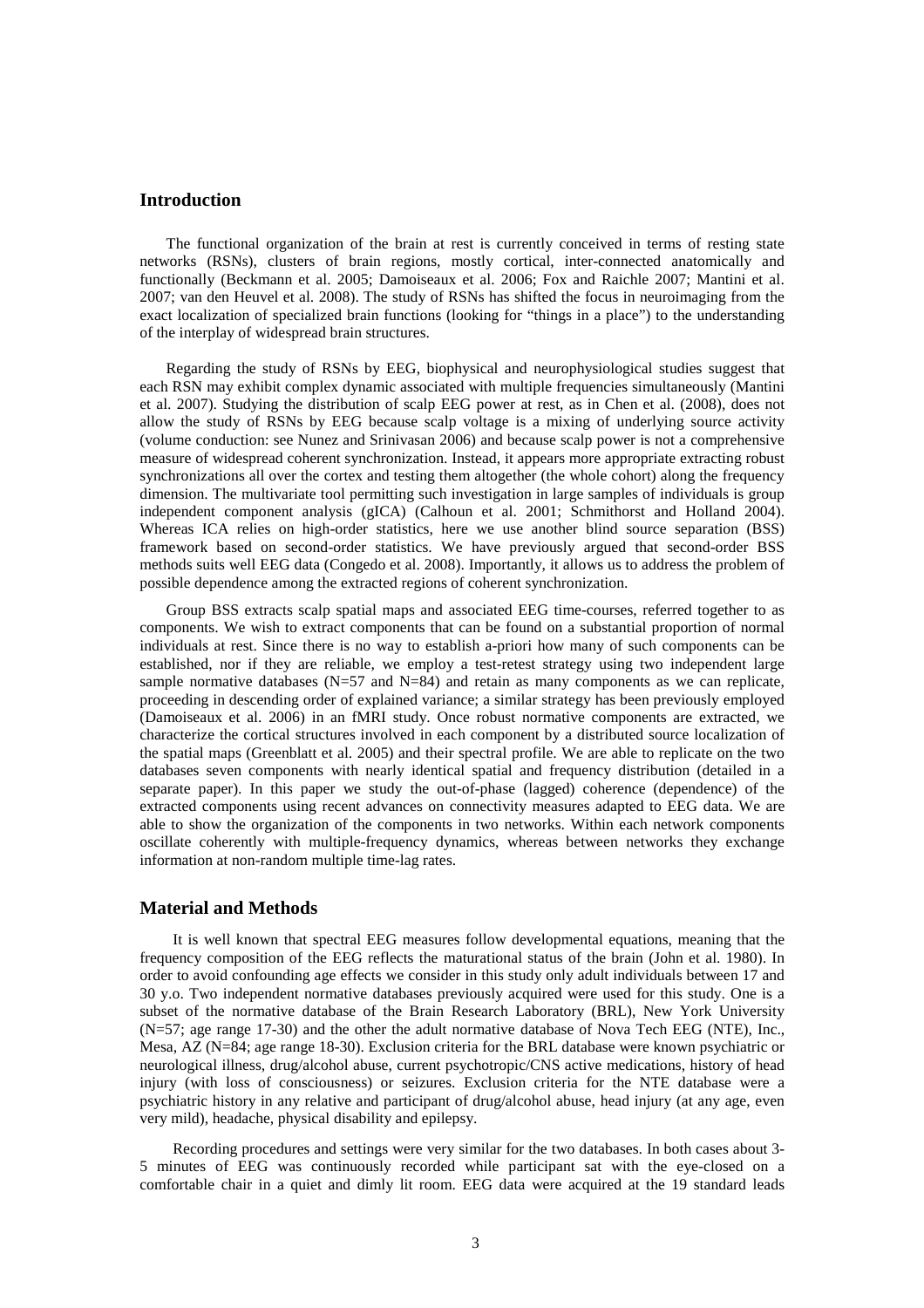prescribed by the 10-20 international system (FP1, FP2, F7, F3, FZ, F4, F8, T3, C3, CZ, C4, T4, T5, P3, PZ, P4, T6, O1, O2) using both earlobes as reference and enabling a 60 Hz notch filter to suppress power line contamination. The impedance of all electrodes was kept below 5K Ohms. Data of the NTE database were acquired using the 12-bit A/D NeuroSearch-24 acquisition system (Lexicor Medical technology, Inc., Boulder, CO) and sampled at 128 Hz, whereas data of the BRL database were acquired using the 12-bit A/D BSA acquisition system (Neurometrics, Inc., New York, NY) and sampled at 100 Hz. For consistency, we subsequently up-sampled the BRL database to 128 Hz using a natural cubic spline interpolation routine (Congedo et al. 2002). In order to minimize inter-subject variability we removed from all data any biological, instrumental and environmental artifacts, paying particular attention to biological artifacts generated by the eyes, the hearth and the muscles of the neck, face and jaw. EEG recordings were visually inspected on a high-resolution screen and epochs containing visible artifacts were marked and ignored for ensuing analysis.

#### Frequency-domain statistics

All statistics used in this study are summarized in the complex hermitian Fourier cross-spectral matrices  $S_f \in \mathbb{C}^{E \cdot E}$ , where *f* is the discrete frequency index and *E* the number of electrodes (Bloomfield 2000). We can write  $S_f = C_f + iQ_f$ , where  $i = \sqrt{-1}$ . Symmetric  $C_f \in \mathfrak{R}^{E \cdot E}$ , referred to as the *cospectral matrix*, holds in the main diagonal the power spectra and in the off-diagonal elements the in-phase (or with a half cycle phase shift, i.e., opposite sign) dependency structure. Antisymmetric  $Q_f \in \Re^{E \cdot E}$ , referred to as the *quadrature spectral matrix*, holds in the off-diagonal elements the out-ofphase (a quarter cycle in either direction) dependency structure. Both dependency structures are of second order. The cospectral matrix is equivalent to the covariance matrix of the data band-pass filtered for its discrete frequency: by Parseval's theorem the sum of all co-spectral matrices is equivalent to the data covariance matrix. We estimate individual cross-spectral matrices as the average obtained by Fast Fourier Transform (FFT) on 50% sliding overlapping 2-seconds windows tapered using the function introduced by Welch (1967). Finally, we obtain group average cospectral matrices as the grand average across individuals.

#### Group Blind Source Separation

For *E* scalp sensors and *M*≤*E* EEG dipolar fields to be estimated, the BSS linear model employed describes the superposition principle, i.e., we state

 $v(t) = As(t)$ , (1)

where  $v(t) \in \mathbb{R}^E$  is the sensor measurement vector,  $A \in \mathbb{R}^{E \cdot M}$  is a time-invariant non-singular mixing matrix and  $s(t) \in \mathbb{R}^M$  holds the time-course of the source components. Note that model (1) describes the instantaneous (in-phase) diffusion of current source over measurement sites, in fact describing the effect of direct current and volume conduction (Congedo et al. 2008). Our source estimation is given by

$$
\hat{s}(t) = \mathbf{B}\mathbf{v}(t) \,,\tag{2}
$$

where separating matrix  $B \in \mathbb{R}^{M \cdot E}$  is what we wish to estimate by BSS assuming no knowledge of *A* and weak assumptions on *s*.

A wide array of BSS/ICA methods exist. In this work we use a method based on the approximate joint diagonalization (AJD) of Fourier cospectral matrices, which is a robust and computationally fast approach (Congedo et al. 2008). We diagonalize grand-average cospectral matrices in the frequency range 0.5-30 Hz only, which is the range with highest signal-to-noise ratio. This results in *F*=60 frequencies with 0.5 Hz resolution (0.5, 1, 1.5, …, 30 Hz). This approach is analogous to the averaging group ICA approach described for fMRI by Schmithorst and Holland (2004). The weak assumption on the source process we need to solve the BSS problem with this approach is that sources are uncorrelated and have non-proportional power spectrum (Congedo et al. 2008).

In order to estimate  $M \le E$  source components the matrix *B* is found with a classical two-stage process, which allows the estimation of the *M* most energetic components while reducing the noise.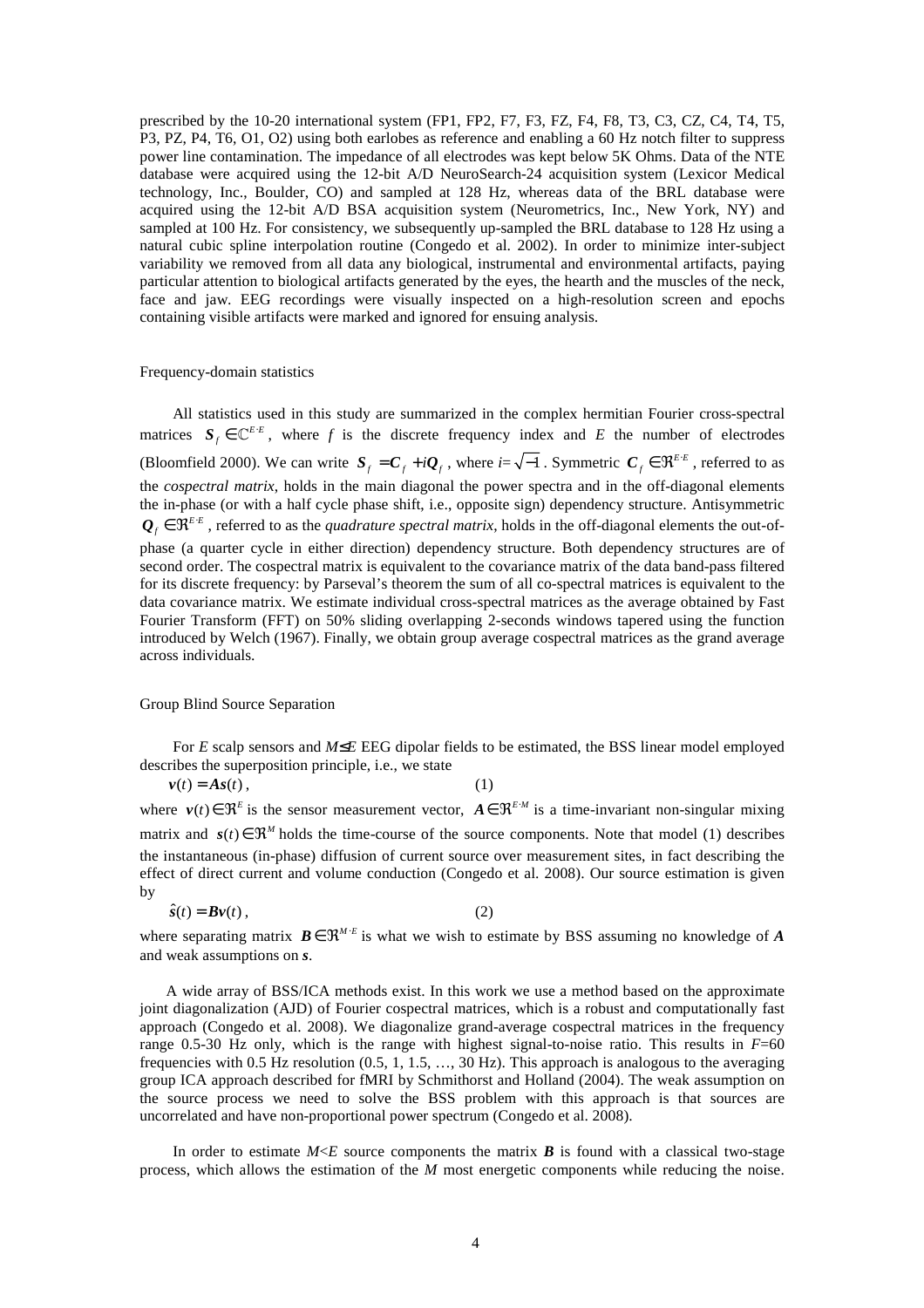This involves first whitening the grand-average cospectral structure and then finding a matrix *B* best diagonalizing (AJD) all reduced cospectra. To solve the AJD problem we use an iterative algorithm previously developed (Pham and Congedo 2009), which is computationally fast. The reader is referred to (Congedo et al. 2008) for further details on AJDC.

#### Lagged Coherence

We estimate the lagged (out-of-phase) coherence between all 21 pairs of the seven components for all frequencies in between 0.5 and 55 Hz. To obtain source coherence let  $c_f(x)$  be the  $x^{th}$  diagonal element of  $BC_fB^T$ ,  $c_f(xy)$  the off-diagonal elements of  $BC_fB^T$  and  $q_f(xy)$  the off-diagonal elements of  $BQ_fB^T$ . The well-known squared coherence at discrete frequency f is

$$
\rho_f^2(xy) = c_f^2(xy) + q_f^2(xy)/c_f(x)c_f(y),
$$
\n(3)

Such measure can be conceived as the frequency-domain analogous of the coefficient of determination, the square of the Pearson product-moment correlation coefficient, but describes both in-phase *and* outof-phase correlation. The measure is comprised between 0 (no correlation at discrete frequency  $f$ ) and 1 (full correlation at discrete frequency *f* ). It has been intensely used in EEG literature to describe the dependency between two scalp locations, however it is inflated by the artificial in-phase (zero-lag) correlation engendered by volume conduction (Nunez and Srinivasan 2006). Recently Nolte et al. (2004) proposed to consider instead the "imaginary part" of the coherency (the non-squared coherence)

$$
\varphi_f(xy) = q_f(xy) / \sqrt{c_f(x) c_f(y)}, \tag{4}
$$

which is not affected by volume conduction since it reflects only lagged correlation. Finally, Pascual-Marqui (2007) showed that the standard coherence (3) can be split in two additive parts: an instantaneous (in-phase) and a lagged (out-of-phase) part. The correct lagged coherence is given by

$$
\phi_f^2(xy) = q_f^2(xy) / \Big[ c_f(x) c_f(y) - c_f^2(xy) \Big].
$$
\n(5)

Such measure is particularly adapted in this context since our BSS method assumes null zero-lag correlation among sources. When applied in the source space, as we are doing, lagged coherence can be interpreted as the amount of cross-talk between the regions contributing to the source activity. Since the two components oscillate coherently with a lag, the cross-talk can be interpreted as information sharing by axonal transmission. The discrete Fourier transform decomposes the signal in a finite series of cosine and sine waves (in-phase and out-of-phase carrier waves, respectively, forming the real and imaginary part of the Fourier decomposition) at the so-called Fourier frequencies (Bloomfield, 2000). The lag of the cosine waves with respect to their sine counterparts is inversely proportional to their frequency and amounts to a quarter of the period; for example, the period of a sinusoidal wave at 10 Hz is 100 ms. The sine is shifted a quarter of a cycle (25 ms) with the respect to the cosine. Then the lagged coherence (5) at 10 Hz indicates coherent oscillations with a 25 ms delay, while at 20 Hz the delay is 12.5 ms, etc.

The  $\Phi_f^2$  threshold of significance for a given  $\alpha$  value is given by (Pascual-Marqui 2007)

$$
t h^{\phi_j^2}(\alpha) = 1 - e^{\left(-F^{-1}(z_{(1)}^2(1-\alpha))/N\right)}, \tag{6}
$$

where  $F^{-1}(\chi^2_{(1)}(1-\alpha))$  is the inverse CDF of a chi-square random variable with one degree of freedom.

### **Results**

Figure 1 (left and center) shows the estimated lagged squared coherence (5) obtained on the two databases for all component pairs along frequencies, with significant results at the 0.2 level plotted using thick lines. The profiles appear clearly non-random and seem to concentrate in discrete frequency regions of high-communication rate, interleaved by regions of low-communication rate. The coherence profile displays peaks occurring at nearly identical frequencies in the two databases, although with inconsistent relative amplitude. The communication protocol among components displays a dynamic functioning with most component pairs interplaying at multiple frequencies (multiple time-lags) simultaneously, although most pairs prefer a narrow-band communication window. Almost all peaks found in the BRL databases can be found in the NTE database and viceversa. Figure 1 (right) shows the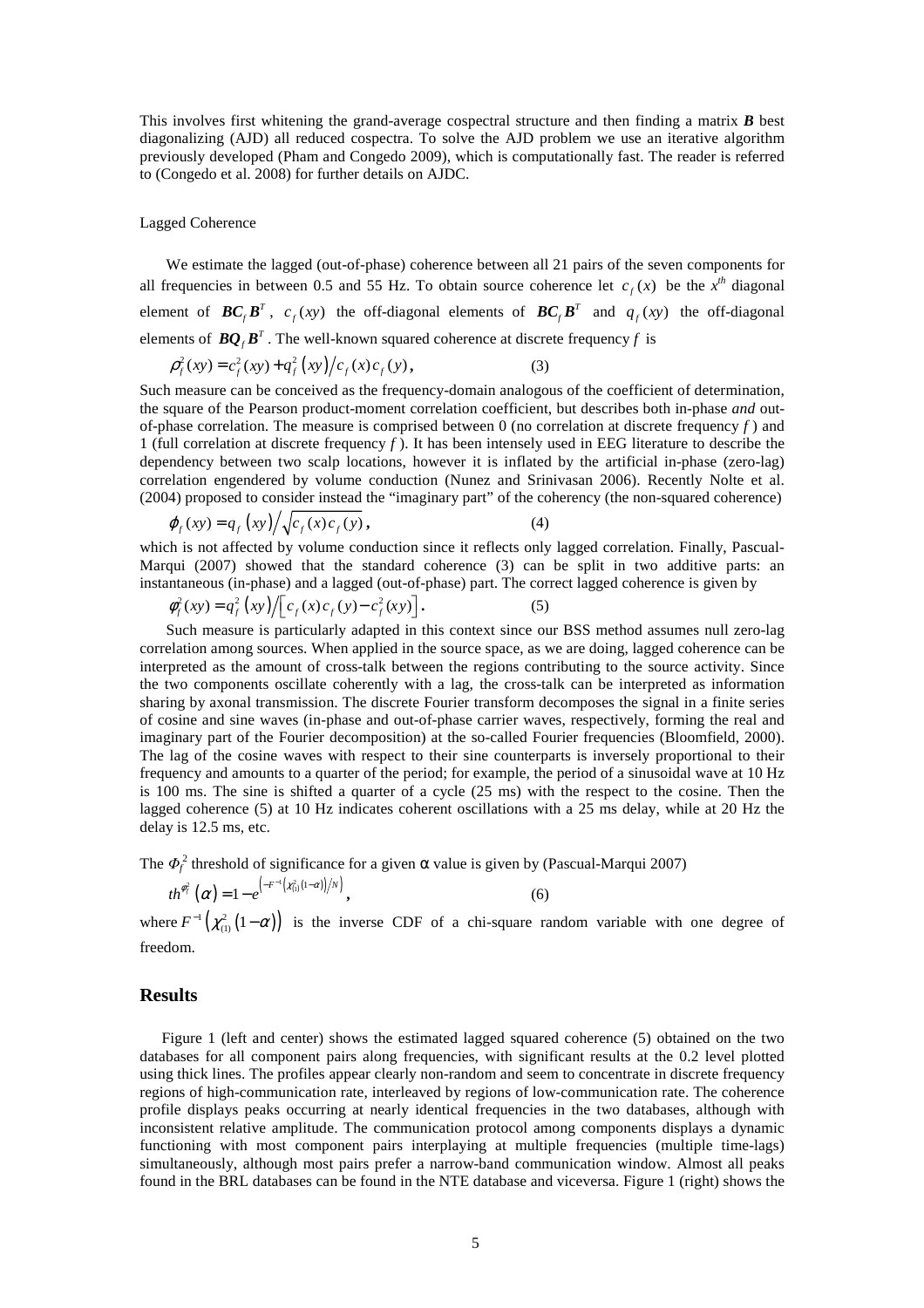average between the two databases. Although no smoothing along adjacent frequencies has been performed, due to the size of our sample the coherence profiles show an acceptable signal-to-noise ratio. For the combined coherence  $(N=141)$  we computed asymptotic significant values for type II error  $(\alpha)$  equal to 0.2, 0.1 and 0.05. Significant coherences are reported in Fig. 2 in the form of a connectivity graph. We see that the seven components are organized in two independent (both in-phase and out-of-phase) networks, whereas significant out-of-phase cross-talk exists within each network.

## **Discussion**

In this study we have shown that

1) an adequate BSS method not only allows canceling the volume conduction effect, i.e., the isolation of the relevant brain sources generating the observed scalp EEG, but also the study of residual (out-of-lag) cross-talk between such sources, unbiased by volume conduction.

2) group BSS can be purposefully used in EEG as group ICA is used in fMRI; we can replicate a set of seven components with nearly identical spatial and spectral content (data not shown). Furthermore, the organization of these components in networks communicating by specific frequency and time-lag protocols is also replicable.

In our two databases the significant cross-talk appears at low frequencies  $(\leq 11 \text{ Hz})$ , which is in line with the role of such frequencies in the long-(spatial) range co-ordination (Broyd et al. 2008; Fox and Raichle 2007). In fact both networks solicit simultaneously anterior and posterior regions and more in general regions far apart several centimeters from each other (data not shown), corroborating the hypothesis that axonal transmission is at the origin of the observed interplay.

#### **Acknowledgements**

This research has been partially supported by the French National Research Agency (ANR) within the project Open-ViBE ("Open Platform for Virtual Brain Environments"), grant # ANR05RNTL01601, and by the European COST Action B27 "Electric Neuronal Oscillations and Cognition".

#### **References**

Beckmann CF DeLuca M, Devlin JT, Smith SM (2005) Investigations into resting-state connectivity using independent component analysis. Phil Trans R Soc B, 360: 1001-1013.

Bloomfield P (2000) Fourier analysis of time series. John Wiley & Sons: New York.

Broyd SJ, Demanuele C, Debener S, Helps SK, James CJ, Sonuga-Barke EJ (2008) Default-mode brain dysfunction in mental disorders: A systematic review. Neurosci Biobehav Rev, 33(3): 279-96.

Calhoun VD, Adali T, Pearlson GD, Pekar JJ (2001) A method for making group inferences from functional MRI data using independent component analysis. Hum Brain Mapp, 14: 140-151.

Congedo M, Özen C, Sherlin L (2002) Notes on EEG Resampling by Natural Cubic Spline Interpolation. J Neurotherapy, 6(4): 73-80.

Congedo M, Gouy-Pailler C, Jutten C (2008) On the blind source separation of human electroencephalogram by approximate joint diagonalization of second order statistics. Clin neurophysiol, 119, 2677-2686.

Chen AC, Feng W, Zhao H, Yin Y, Wang P (2008) EEG default mode network in the human brain: spectral regional field powers. Neuroimage 41: 561-574.

Damoiseaux JS, Rombouts SARB, Barkhof F, Scheltens P, Stam CJ, Smith SM (2006) Consistent resting-state networks across healthy subjects. Proc Natl Acad Sci U S A, 103(37): 13848-13853.

Fox MD, Raichle ME (2007) Spontaneous fluctuations in brain activity observed with functional magnetic resonance imaging. Nat Rev Neurosci, 8(9): 700-711.

Greenblatt RE, Ossadtchi A, Pflieger ME (2005) Local Linear Estimators for the Bioelectromagnetic Inverse Problem. IEEE Trans Sig Process, 53(9): 3403-3412.

John ER, Ahn H, Prichep LS, Trepetin M, Brown D, Kaye H (1980) Developmental equations for the electroencephalogram. Science, 210: 1255-1258.

Mantini D, Perrucci MG, Del Gratta C, Romani GL, Corbetta M. (2007) Electrophysiological signatures of resting state networks in the human brain. Proc Natl Acad Sci U S A, 104(32): 13170-13175.

Nolte G, Bai O, Wheaton L, Mari Z. Vorback S. et al. (2004) Identifying true brain interaction from EEG data using the imaginery part of coherency. Clin Neurophisiol, 115: 2292-2307.

Nunez P.L., Srinivasan R. (2006) Electric Field of the Brain, 2nd ed., New York: Oxford Univ Press.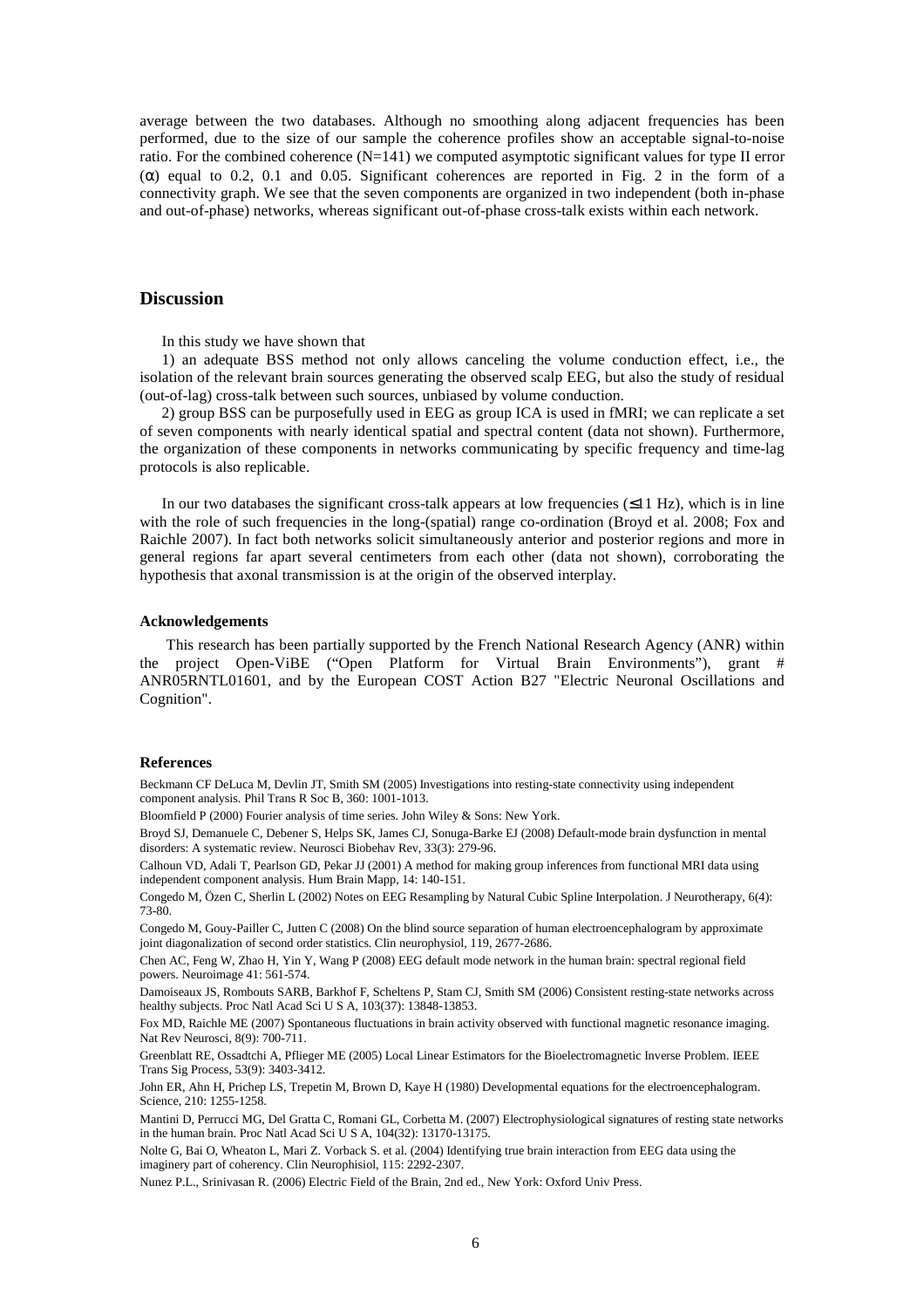Pascual-Marqui RD (2007) Instantaneous and lagged measurements of linear and nonlinear dependence between groups of multivariate time series: frequency decomposition: arXiv:0711.1455v1.

Pham D-T, Congedo M (2009) Least square joint diagonalization of matrices under an intrinsic scale constraint, ICA 2009 (8th Int Conf on Independent Component Analysis and Signal Separation), March 15-18, Paraty, Brasil, in press.

Schmithorst VJ, Holland SK (2004) Comparison of three methods for generating group statistical inferences from independent component analysis of functional magnetic resonance imaging data. Magn Reson Imaging, 19(3): 365-368.

van den Heuvel M, Mandl R, Hulshoff Pol H. (2008) Normalized cut group clustering of resting-state FMRI data. PLoS ONE, 3(4): e2001.

Welch PD (1967) The Use of Fast Fourier Transform for the Estimaton of Power Spectra: A Method Based on Time Averaging Over Short, Modified Periodograms. IEEE Trans Audio Electroacoustics, 15(2): 70-74.